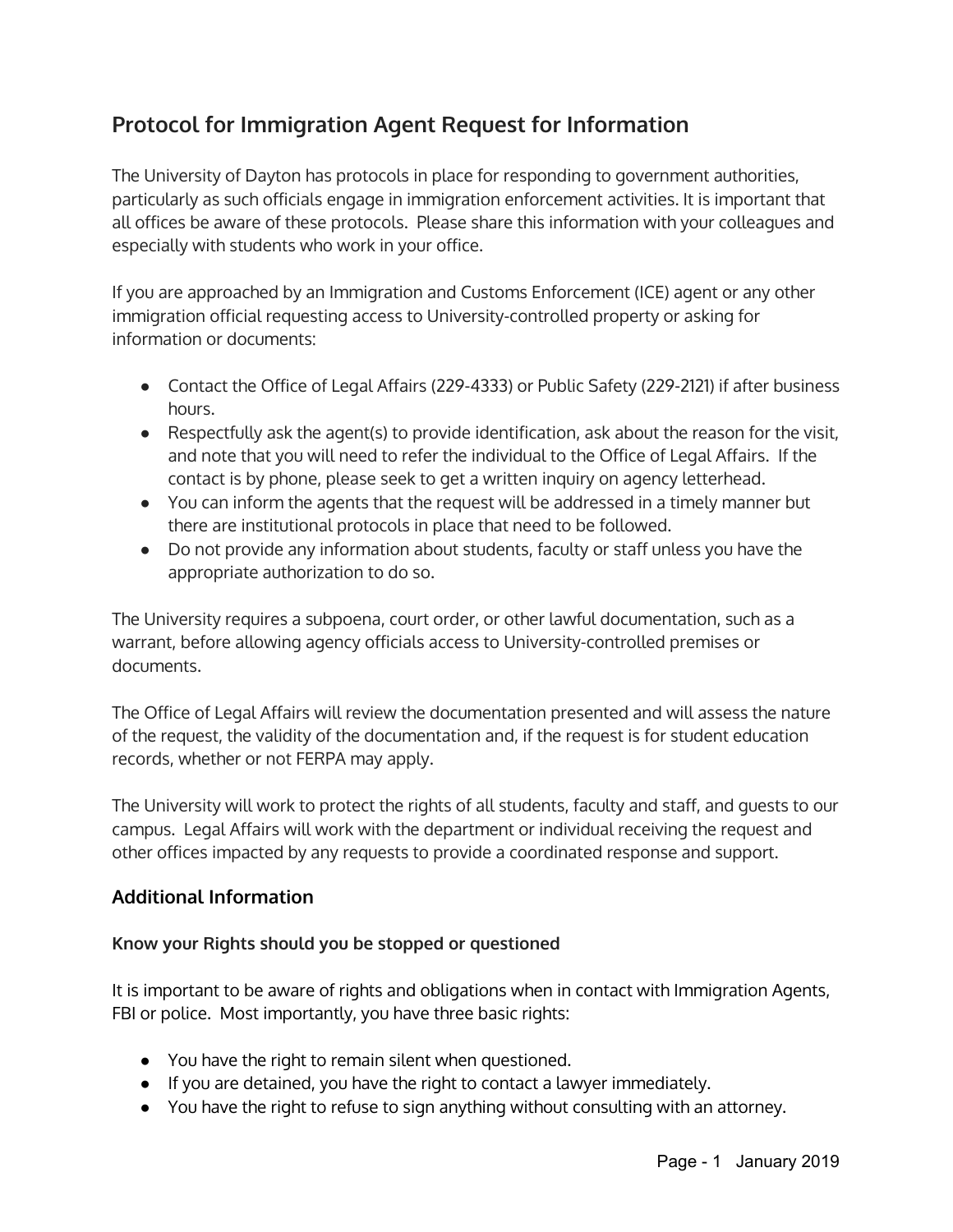Organizations like the American Civil Liberties Union ([https://www.aclu.org/know-your-rights\)](https://www.aclu.org/know-your-rights) and the National Immigration Law Center [\(https://www.nilc.org/get-involved/community-education-resources/know-your-rights/\)](https://www.nilc.org/get-involved/community-education-resources/know-your-rights/) provide helpful information regarding these rights and obligations, in multiple languages. They also have printable cards you can carry with you.

## **Support on Campus**

We urge anyone experiencing distress or needing support to consider the following offices and individuals as resources:

| <b>Office</b>                                      | <b>Contact Information</b>                                                                                                                    |
|----------------------------------------------------|-----------------------------------------------------------------------------------------------------------------------------------------------|
| Center for International Programs                  | Tim Kao, Director of International Student and<br><b>Scholar Services</b><br>tkao1@udayton.edu or 937.229.2770                                |
| Office of Multicultural Affairs                    | Daria-Yvonne J. Graham, Associate Dean of Students<br>and Executive Director of Multicultural Affairs<br>dgraham1@udaytin.edu or 937.229.3634 |
| Campus Ministry                                    | Crystal Sullivan, Executive Director of Campus<br>Ministry<br>csullivan1@udayton.edu or 937.229.3369                                          |
| Office of Diversity and Inclusion                  | Larry Burnley, Vice President for Diversity and<br>Inclusion<br><u>lburnley1@udayton.edu</u> or 937.229.4073                                  |
| Human Rights Center                                | Shelley Inglis, Executive Director of Human Rights<br>Center<br>singles1@udayton.edu or 937.229.3246                                          |
| Counseling Center (students)                       | 937.229.3141                                                                                                                                  |
| Employee Assistance Program (staff<br>and faculty) | https://udayton.edu/hr/wellness-program/lifeworks<br>-eap.php                                                                                 |

| <b>Immigration Working Group Members</b>                                                                              | <b>Contact Information</b> |
|-----------------------------------------------------------------------------------------------------------------------|----------------------------|
| Merida Allen, Director of Multicultural Education and<br>Student Leadership<br><b>Office of Multicultural Affairs</b> | mallen2@udayton.edu        |